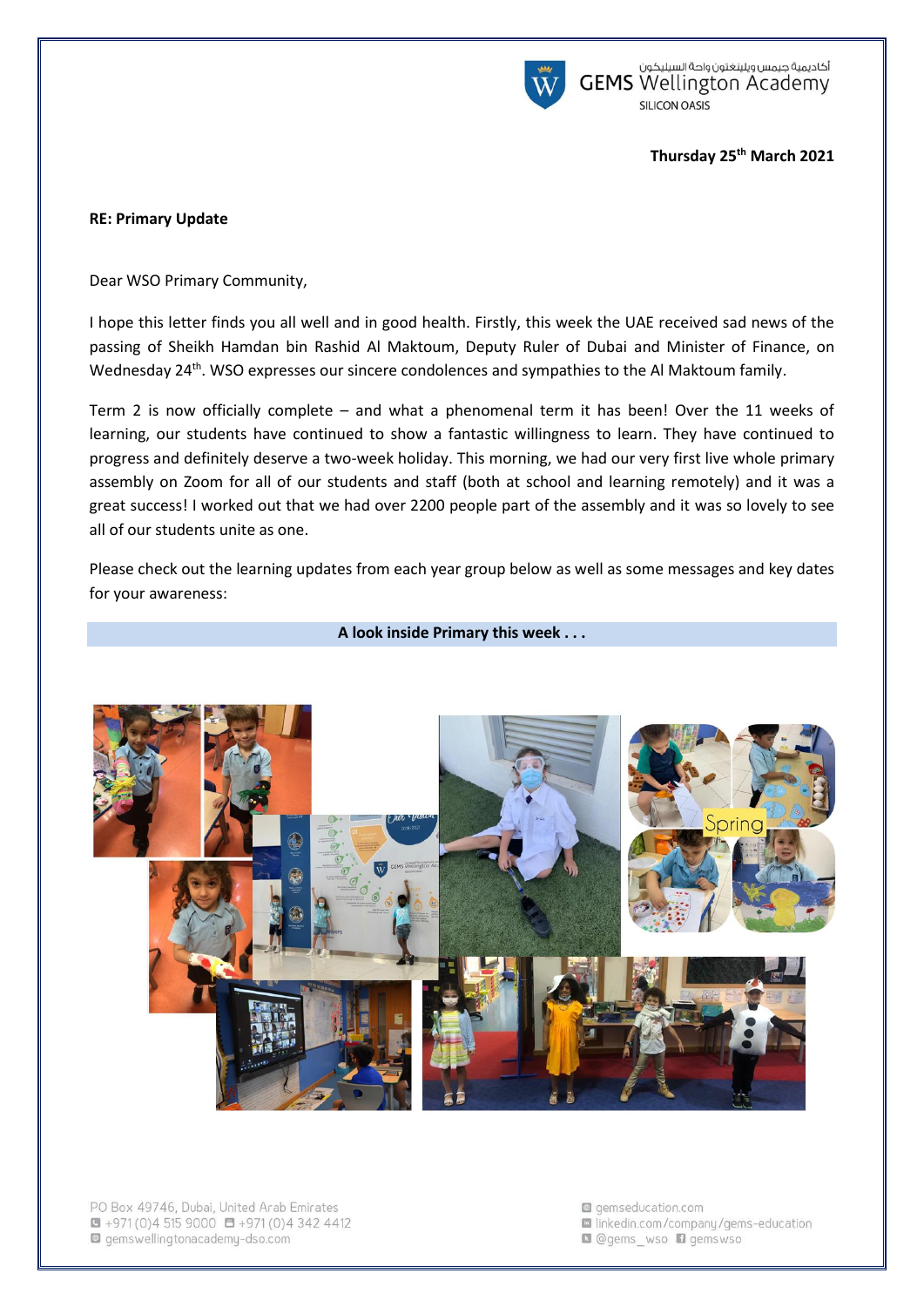

*This week Spring arrived in FS1! We learned what happens in Spring time and made our own chick pictures and watched them hatch! We explored using eggs in different ways with experiments and decorations. Some classes investigated the farm in Spring time and even used some vegetables for painting! We also celebrated mothers day, talking about why we love our Mummies and took home some very special gifts.*

*We have had a very busy week in FS2, celebrating inclusion week and Mother's day. We loved drawing pictures of our Mum and used our phonics to write sentences saying why they are special to us and the amazing things they do. We really enjoyed using our socks to create sock puppets on 'Rock your Socks' day and spoke about how we are all different and how special we are in our own way! In maths we explored capacity and got very messy using the water in the water tray to fill up cups to different levels. During our science experiment this week we looked at how plants absorbed water and watched the white flowers in class change colour!*

*In Year 1 Maths lessons we learned how to double numbers. We used practical equipment and number lines to help us. In English this week we looked at the features of letters. We wrote our own letter to a friend telling them about our mythical creature. We had a great time during our Sensational Seasons day on Wednesday. We shared our presentations about our favourite season and completed lots of fun activities related to the four seasons.*

*In Year 2 Social Science lessons, we explored how weather changes throughout the year. We enjoyed drawing clothing for each season and explain why we chose them, with reference to scientific properties such as waterproof, insulating etc.* 

*In our Moral Education lessons, we learned how to care for the school environment and continued to develop our 'care guide' by adding part three; how to care for our school environment*

*Over the last few weeks in English, Year 3 have been writing fictional newspaper reports about Trevor the Triceratops destroying our school library. This week we have had fun presenting our newspaper reports in the role of a news reader using props. During our Maths lessons, we have been exploring fractions pictorially, practically and by using part-whole and bar models. We are looking forward to finding out the end of result of this half term's Science experiment on what plants need in order to grow well.*

*It has been a very eventful final week of term in Year 4! Our integrated curriculum studies of COVID-19 have moved on to our students turning into authors about a very delightful subject... travelling through the human digestive system. The children have brushed up on their understanding of how to write speech, vary sentence structures and have even created some beautiful expanded noun phrases to describe life as a piece of food inside the stomach. We have seen such a big development in the open creativity of the classes, as well as their independence to generate their own writing. After the holidays, we will only continue to see this wonderful collective imagination grow!*

*This week in Year 5, we have finished off Term Two with a Science week! The children have brought in their*  lab coats and have loved the practical investigations. We have built catapults to investigate levers and *forces, we have helped 007 capture villains using friction and we have explored irreversible changes using diet coke and Mentos. We have many future scientists in the making!*

*This week in Year 6, we have continued to work on our Through the Decades topic. The children have loved diving into the past, taking a look at important events, famous people and even the rise of the gaming industry. From biographies about famous individuals to persuasive adverts about their own toy invention, the children have showcased their learning brilliantly and continue to display a huge amount of enthusiasm for each and every lesson. Who knows, maybe one day, the children in schools will be writing biographies about them!*

gemseducation.com la linkedin.com/company/gems-education Ogems\_wso Dgemswso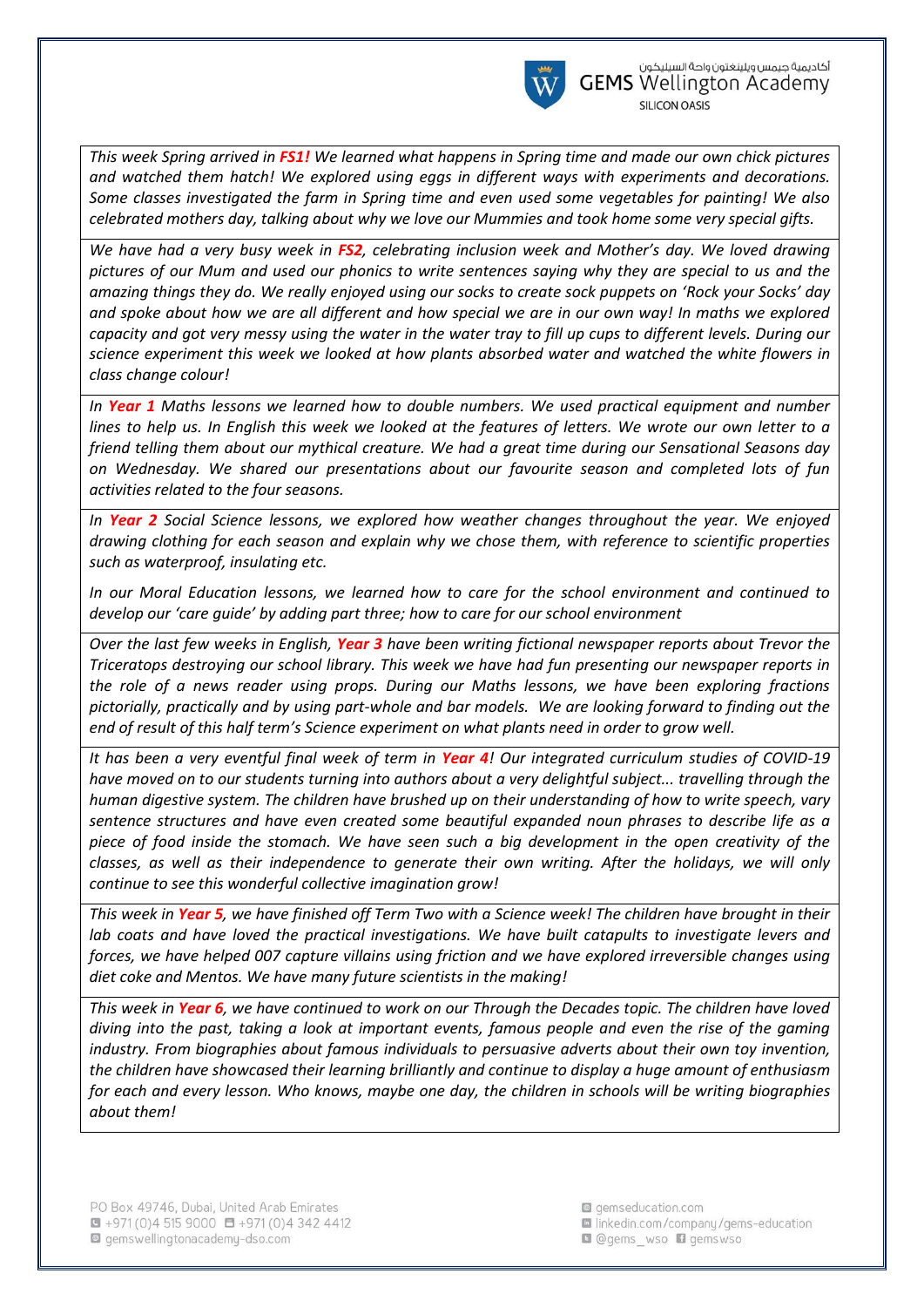

## **Key Messages**

**Ramadan Timings –** Ramadan will begin during the first week back after the holidays. An official announcement will be shared with our school community once this is confirmed. Please see the below school timings that we will follow once Ramadan begins.

| Year group      | <b>Soft Start</b> | End of Day collection for non-bus children | <b>Sibling club / Little Falcons</b> |
|-----------------|-------------------|--------------------------------------------|--------------------------------------|
|                 |                   |                                            | (For siblings only)                  |
| <b>FSI</b>      | $8.00 - 8.30$     | $11.45 - 12.15$                            | Stay till 1.30                       |
| FS <sub>2</sub> | $8.00 - 8.30$     | $11.45 - 12.15$                            | Stay till 1.30                       |
| ΥI              | $8.00 - 8.30$     | $12.30 - 12.45$                            | Stay till 1.30                       |
| <b>Y2</b>       | $8.00 - 8.30$     | $12.30 - 12.45$                            | Stay till 1.30                       |
| Y3              | $8.30 - 8.50$     | 1.30                                       |                                      |
| Y4              | $8.30 - 8.50$     | 1.30                                       |                                      |
| Υ5              | $8.30 - 8.50$     | 1.30                                       |                                      |
| Υ6              | $8.30 - 8.50$     | 1.30                                       |                                      |

During the Holy month of Ramadan please can we ask for parents support with the following drop of and collection recommendations:

- If you have a child in FS Please drop them off to class between **8 am and 8.30 am.** Your child's class teacher will send further information regarding the staggered start time.
- If you have a child in KS1 Please drop them off to class from **8 am**
- If you have a child in KS2 they should arrive from **8:30 am**
- If you have two or more children and they are in FS/KS and KS2 Please drop the FS/KS1 child to their class at **8:25** am and the KS2 students at **8:30** am

# Sibling club/Little Falcons notice:

• Please be aware that sibling club/Little Falcons provision during the month of Ramadan will only be for students **who have siblings** at WSO. *We will return to our original sibling club/Little Falcons provision after the month of Ramadan*. This is to ensure we have a staggered end of the day.

As we are working on reduced hours during Ramadan, here are some further details:

- Lessons will be 40 mins long.
- Specialist lessons will still take place as normal; *outdoor learning, performing arts, PE and MFL*

Guidance for students fasting during Ramadan:

- Students can opt to take part in fasting should they wish.
- When other students are eating lunch or snack; alternative arrangements will be made for fasting students.
- Non-Fasting students will be asked to drink water in a respectable manner.